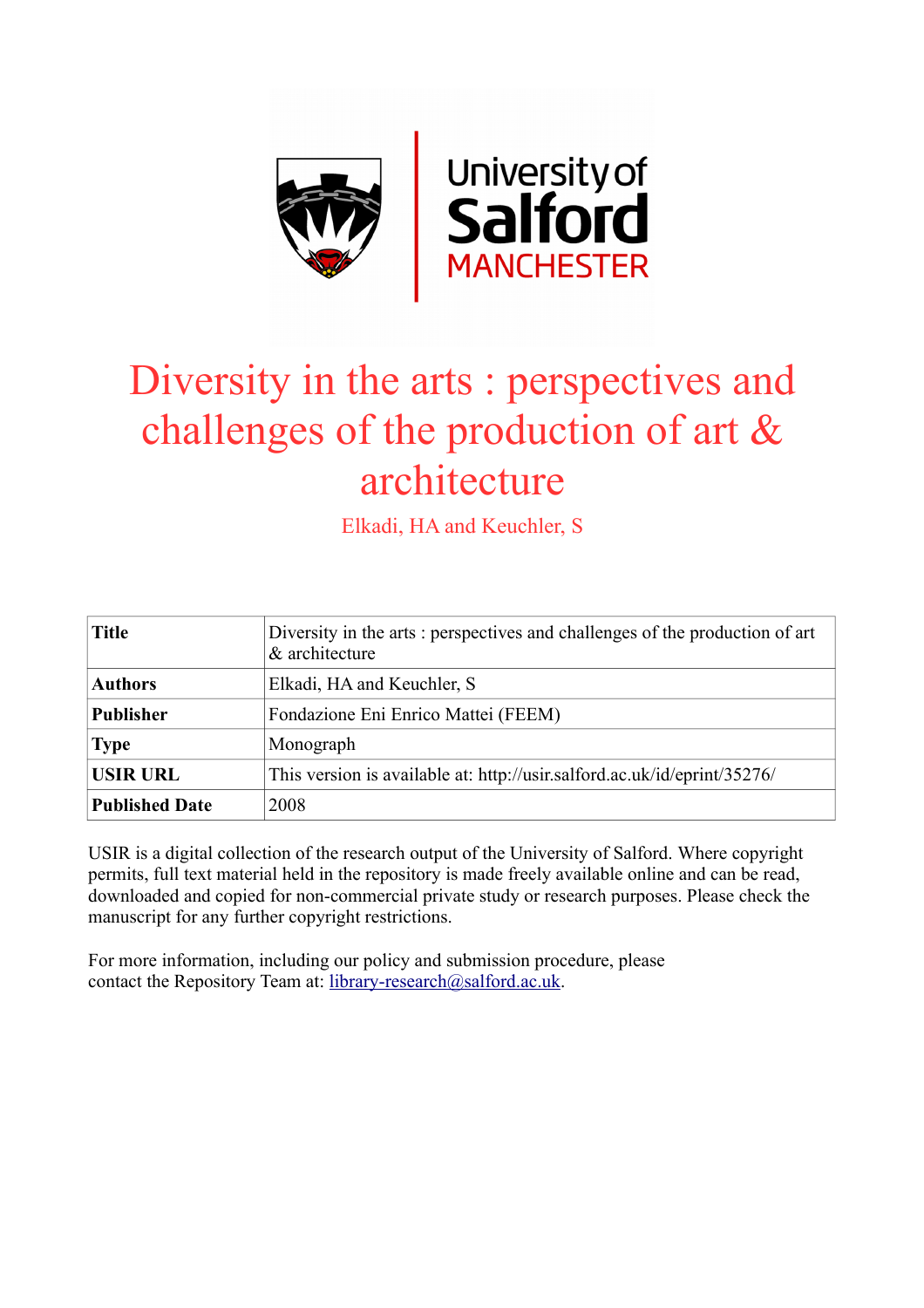





## **Diversity in the Arts: Perspectives and Challenges of the Production of Art & Architecture**

Hisham Elkadi and Susanne Küchler

SUSDIV PAPER 7.2008

## **JANUARY 2008**

KTHC - Knowledge, Technology, Human Capital

Hisham Elkadi, *University of Ulster*  Susanne Küchler, *dept. of anthropology, University college london* 

This paper can be downloaded without charge at:

The Fondazione Eni Enrico Mattei Series Index: http://www.feem.it/Feem/Pub/Publications/EURODIVPapers/default.htm

The opinions expressed in this paper do not necessarily reflect the position of Fondazione Eni Enrico Mattei Corso Magenta, 63, 20123 Milano (I), web site: www.feem.it, e-mail: working.papers@feem.it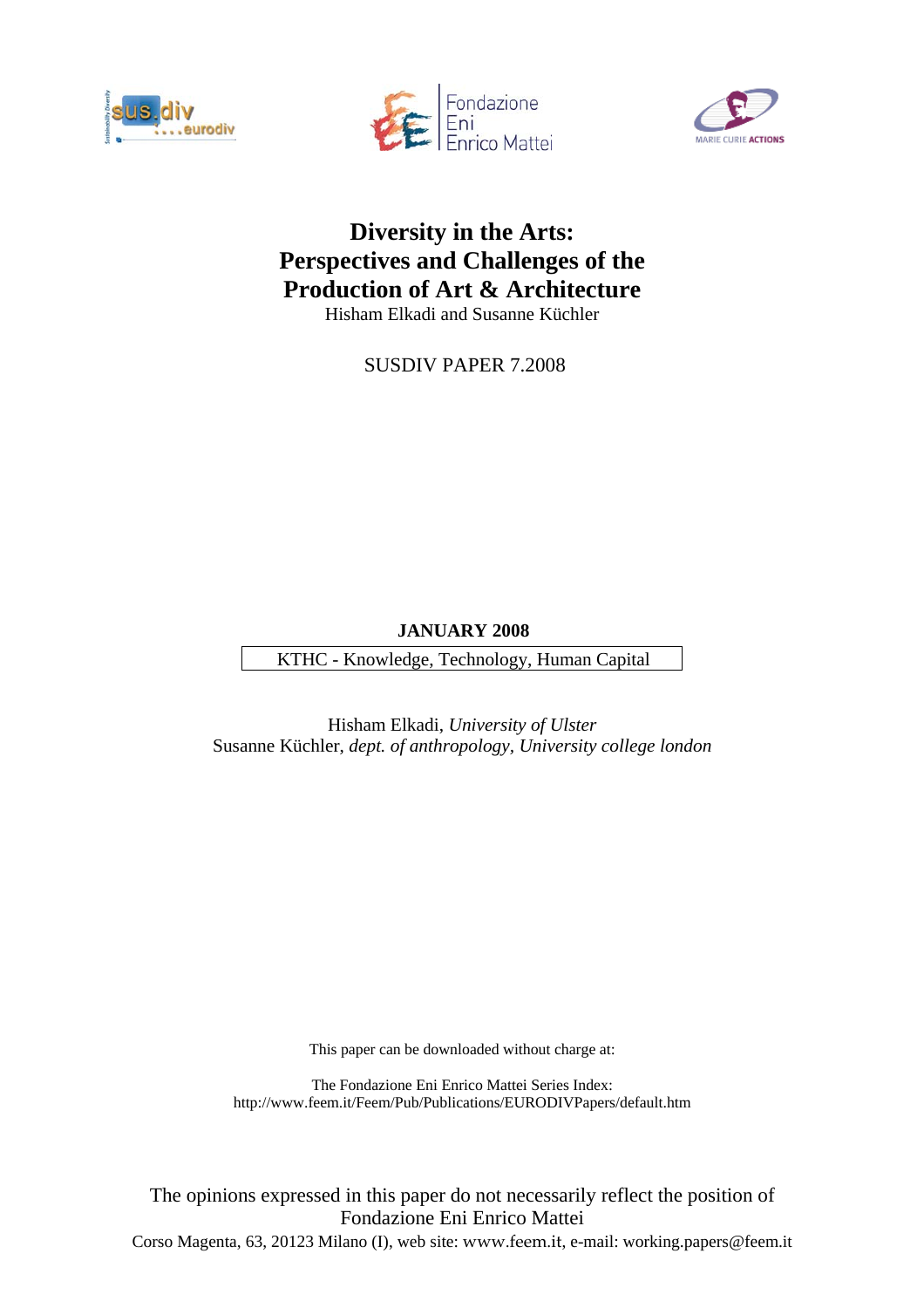The special issue on *Cultural Diversity* collects a selection of papers presented at the multidisciplinary and multinational Marie Curie project on "Cultural diversity in Europe: A series of Conferences" (EURODIV) and the research outputs of the network of excellence on "Sustainable Development in a Diverse World" (SUS.DIV).

**EURODIV** (2006-2009) aims to understand the ways of dealing with diversity and its dynamics in the globalisation era. Its primary objective is to provide top-level training opportunities to researchers in the first years of their research career. EURODIV is co-ordinated by Fondazione Eni Enrico Mattei (FEEM) and supported by the European Commission, Sixth Framework Programme, Marie Curie Conferences and Training Courses (contract no. MSCF-CT-2004-516670).

Schedule of Conferences:

- **First Conference "Understanding diversity: Mapping and measuring"**, 26-27 January 2006, FEEM, Milano, Italy. Contact person: Valeria Papponetti, valeria.papponetti@feem.it
- **Second Conference "Qualitative diversity research: Looking ahead"**, 19-20 September 2006, K.U.Leuven, Leuven, Belgium. Contact person: Maddy Janssens, maddy.janssens@econ.kuleuven.ac.be, and Patrizia Zanoni, patrizia.zanoni@kuleuven.ac.be
- **Third Conference "Diversity in cities: Visible and invisible walls"**, 11-12 September 2007, UCL, London, UK. Contact person: Valeria Papponetti, valeria.papponetti@feem.it
- **Fourth Conference "Diversity in cities: New models of governance"**, 16-17 September 2008, IPRS, Rome, Italy. Contact person: Raffaele Bracalenti, iprs.it@iprs.it
- **Fifth Conference "Dynamics of diversity in the globalisation era"**, 15-16 September 2009, FEEM, Milan, Italy. Contact person: Valeria Papponetti, valeria.papponetti@feem.it

**SUS.DIV** (2005-2010) focuses on the relationship between cultural diversity and sustainable development. It integrates European research capabilities across disciplines and countries to provide our society and polity with the instruments and tools for managing cultural diversity as a key element of a new strategy for sustainable development. SUS.DIV is co-ordinated by Fondazione Eni Enrico Mattei (FEEM) under the scientific lead of Katholieke Universiteit Leuven (K.U.Leuven) and is cofinanced by the European Commission, FP6, Priority 7 "Citizens and governance in a knowledge-based society" (Contract No. CIT3-CT-2005-513438). For further information on EURODIV and SUS.DIV, please visit the web site: www.susdiv.org

This batch of papers are the output of the first year of SUS.DIV research.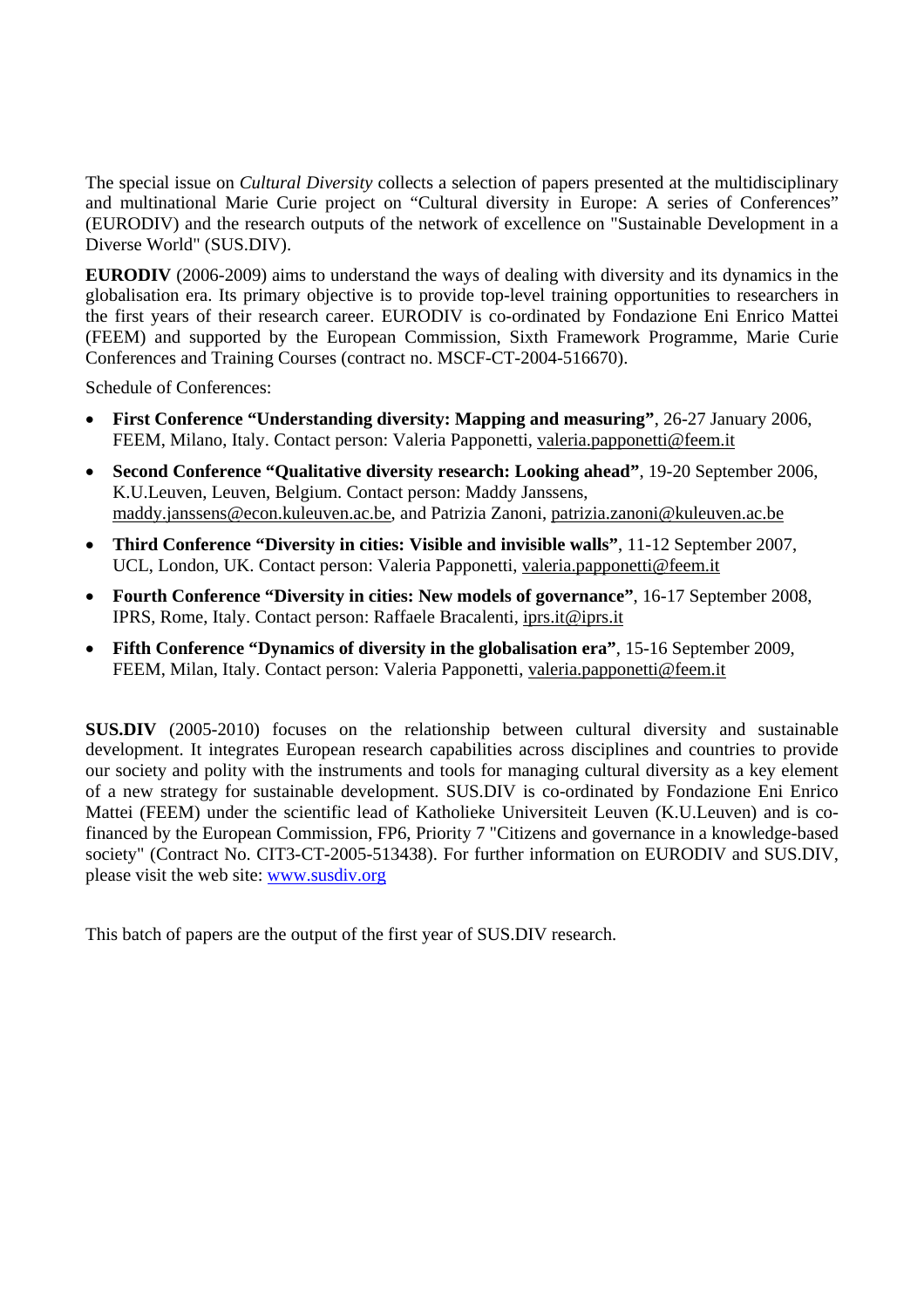## **Diversity in the Arts: Perspectives and Challenges of the Production of Art & Architecture**

## **Summary**

This case study is an urban regeneration scheme in Belfast, one that was built on the historical success of the shirt industry in Derry with the intention to harness the iconic buildings capacity to overcome the divisive visual perception of the built environment. The paper examines how the two communities in Northern Ireland visually perceive their shared built environment and the extent to which architecture can access or create a blending of such visions, thus instilling a sense of symbiosis among the communities. The context of the paper is the explicit cultural frame, which appears to impact on decisions in the design and implementation of urban regeneration schemes and architectural design in Belfast. By asking whether the culture concept has indeed a role to play in the design and building of contemporary architecture in Belfast, what it pertains to do, but actually does, this paper calls for the rethinking of our assumptions surrounding the question of how diversity is to be managed in order to be sustained.

**Keywords:** Arts, Architecture, Diversity, Belfast

*Address for correspondence*:

Hisham Elkadi Head of Architecture University of Ulster Belfast BT15 1ED United Kingdom Phone: 028 902 67252 E-mail: h.elkadi@ulster.ac.uk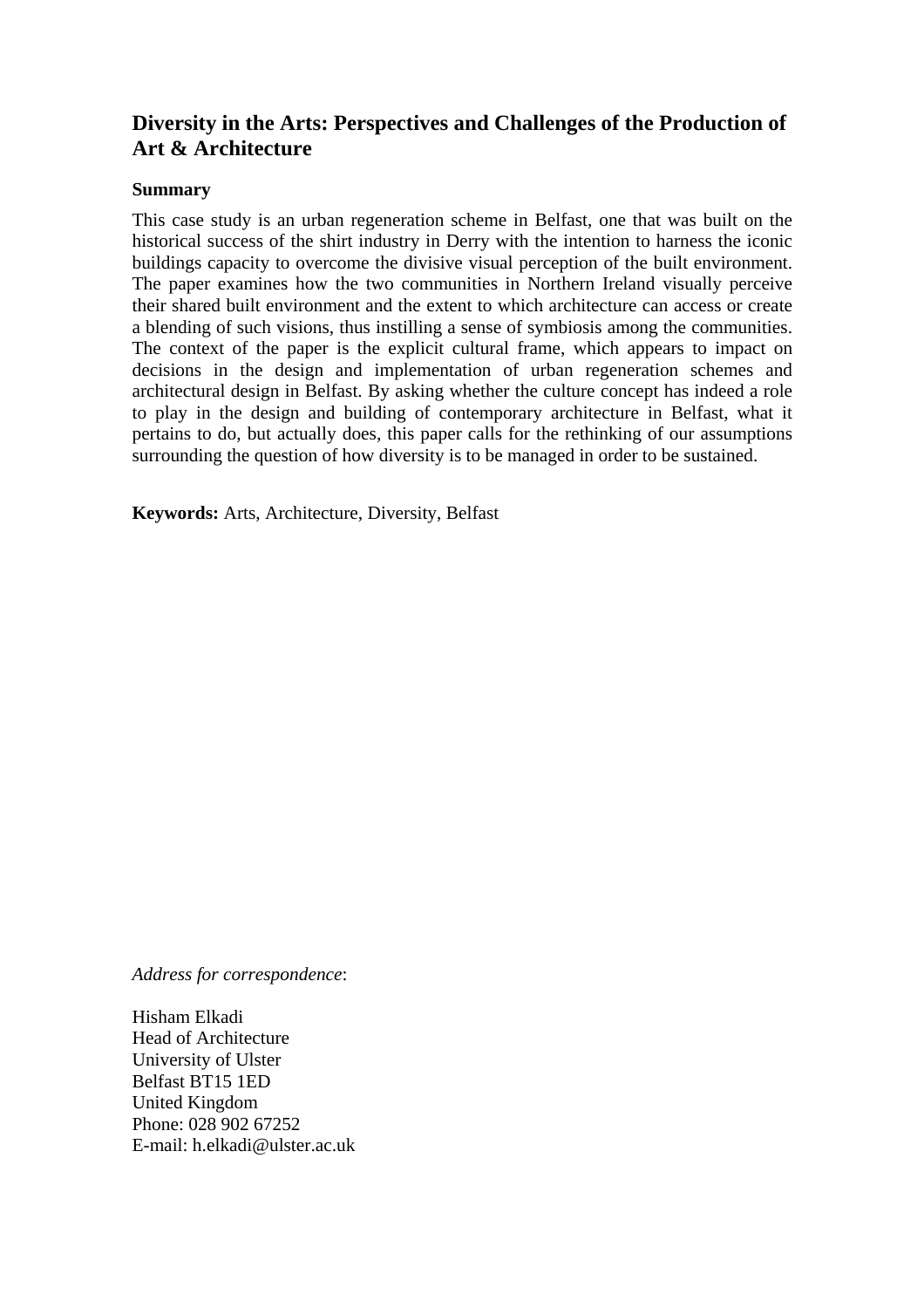## **Diversity in the Arts: Perspectives and Challenges of the Production of art & Architecture**

## **An Introduction**

#### **Hisham Elkadi and Susanne Küchler**

"Cultural diversity" has emerged as a leading concept in the arts funding system, backed by Action Plans and national and international declarations. The *UNESCO Universal Declaration on Cultural Diversity*, which was adopted unanimously on November  $2<sup>nd</sup>$  2001 in Paris, sets out the agenda for future research and policies with its statement: "The cultural wealth of the world is its diversity in dialogue." Cultural diversity here is defined as a 'living, and thus renewable treasure' and as a capacity for expression, creation and innovation. The Universal Declaration makes it clear that cultural plurality and cultural dialogue sustain each other in a mutually reinforcing manner.

This UNESCO declaration, however, is not without problems. Its definition of 'culture' and of the role of the 'arts' is as broad and unwieldy as those used by National Councils; this is, because it reaffirms what has been taken for granted all along, namely that 'culture should be regarded as a set of distinctive spiritual, material, intellectual and emotional features of society or a social group, and that it encompasses, in addition to art and literature, lifestyles, ways of living together, value systems, traditions and beliefs.' As general guidelines for inter-cultural dialogues as the guarantor of peace set up against the background of 11 September 2001, the UNESCO Declaration does therefore not, arguably, add a substantially new direction to a concern with cultural diversity that has preoccupied Arts Councils in some places, such as Britain, already for some 25 years.

These shortcomings of the declaration betray a stagnation in our understanding of the subject of diversity and of the role played by cultural dialogue in shaping how diversity is articulated and managed in society. There are in the main two distinct perspectives on diversity in cultural dialogue: The first perspective maintains the line of what we will call the 'ethnicization' of culture, calling for the continued assertion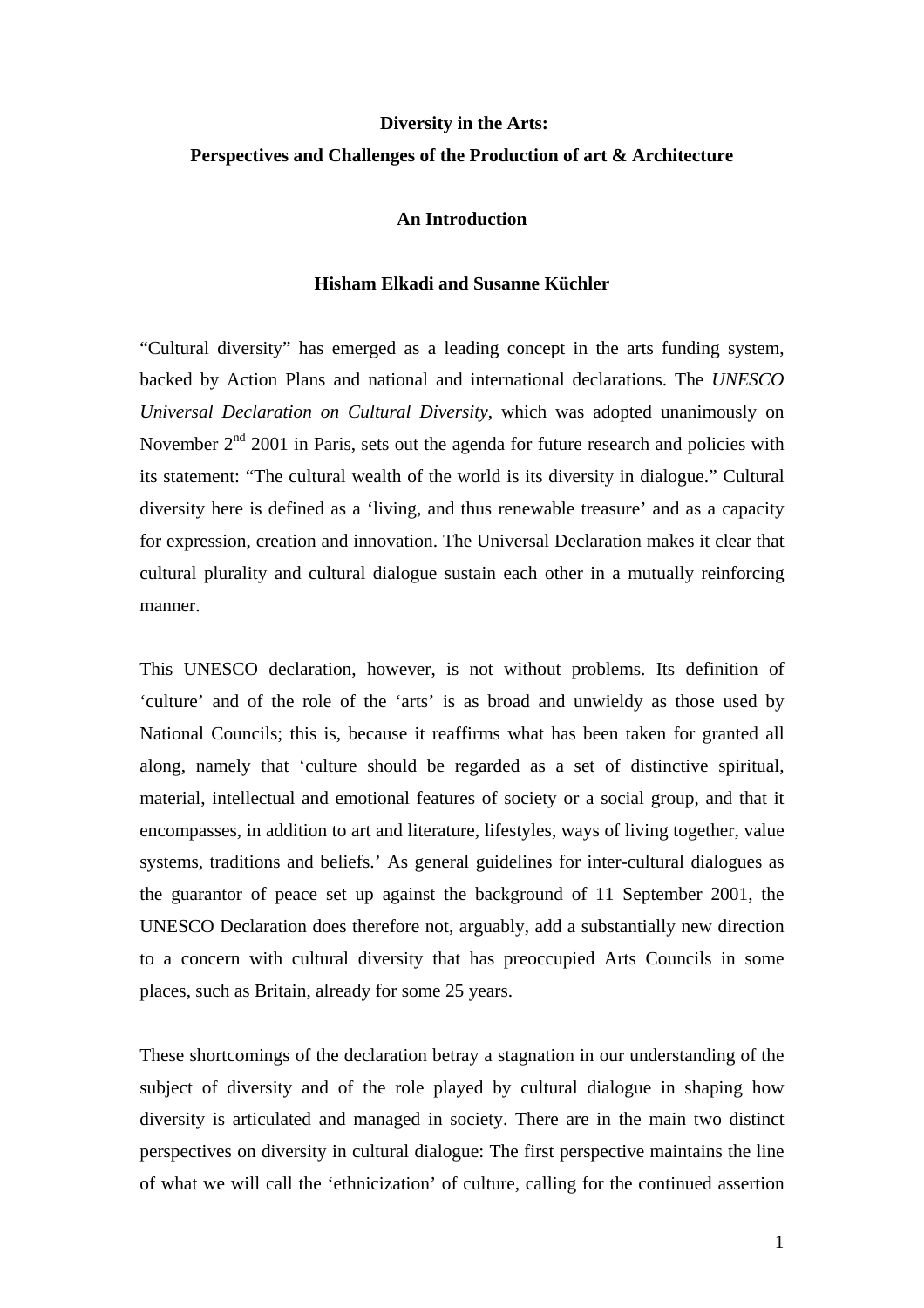of beliefs and practices that grounded in a 'homeland', irrespective of how distant or even imaginary these have become to transnational cultures; the second perspective follows the integration agenda within European contexts, and argues for the need to support innovations in tradition that born out of living in conditions in which diverse cultures come to share both the assets and goals directed at securing a better future. While generalizing what in fact are highly nuanced inclinations, these two perspectives influence much of the decisions that regulate funding in the arts, from music and artistic performances, to the production of public places, and which influence their articulation across the media.

Both perspectives on diversity in cultural dialogue are subscribing to a culture concept, which takes ethnic criteria to be a given and unproblematic factor in the fashioning of identity, and which ignores that contemporary societies have complex networks of interests among different constituencies that are notoriously difficult to map. Taking the UNESCO declaration as an expression of a culture concept at work in our thinking about diversity, one can note that it appears to acknowledge the complex picture of identity emerging from within the spaces and creative expressions of cities today, but that it also ignores the fundamental complexities brought about by the impact of diversity itself on the production of arts. References to 'cultural mosaic' are repeatedly mentioned in the UNESCO declaration, projecting hybridity as a quasi 'natural' outcome of a mixing of cultures, which is owned by all. The declaration thus avoids the difficult question of how diversity regulation at work at the institutional and cultural level is itself impacting on emerging local networks and identities. The current trends in funding which reflect the ideas born out in the declaration thus also neglect to consider the emerging socio-economic patterns of ownership and value which are extended to cultural productions at all time, whether culture is consciously produced as 'diverse' or not.

The essays in this book have been produced by researchers with diverse background sharing an interest on advancing the role of diversity in building communities. The essays are varied in their scope and in the depth of exploration of the role of cultural diversity in the production of arts and architecture, a fact which reflects varied experiences at the 'coalface' of arts production that are not usually brought together with more theoretically inspired perspectives. Taken as a whole, the essays included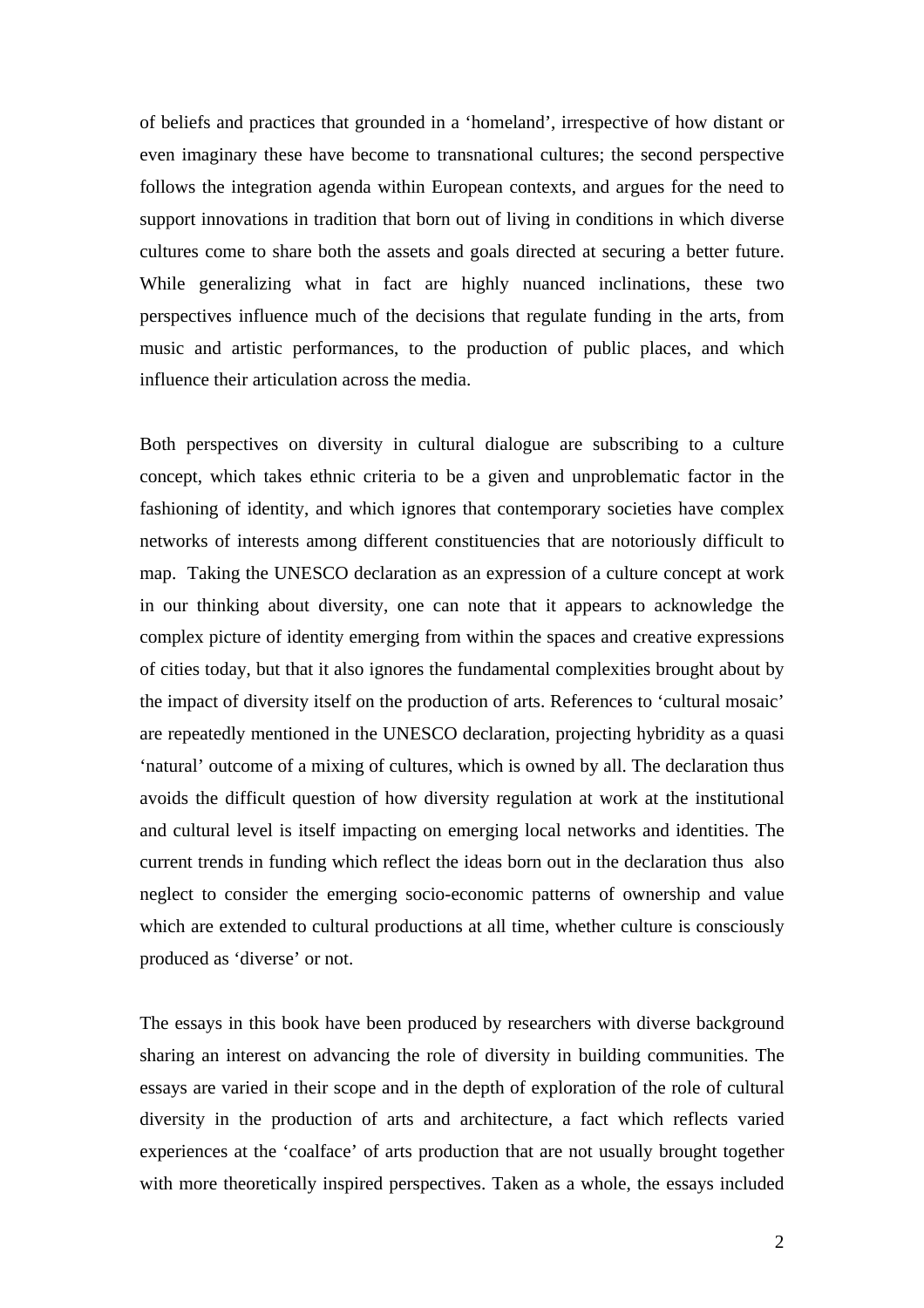in this book highlight the shortcomings of the declaration of cultural diversity and current trends in arts funding through case studies which carefully blend out what happens when arts funding targets perceived 'ethnic art', while ignoring its production as an ethnically 'blind' commodity intend at crossing borders. Norris, for example, shows the impact of production of cloth by Asian groups for predominantly West African consumption. While the production of such beautiful cloth can be seen as enriching the diversity of London's cultural landscape, it thrives only as long as its ethnic identity remains covert in transactions that fuel the socio-economic exchanges of transnational communities. Reporting from Gujarat in India, the bedrock of plurality and lived diversity, Patel draws similar conclusions from her study of what happens when Hindu folk-music, which thrives without patron or fixed context, is transported into the art music performance space in Gujarat's cities that was traditionally dominated by Muslims. When ethnic identity is rendered overt in the marketing of arts, tension ensue, followed by the ghettoization of the arts and a dwindling of creative capacity, irrespective of any change in the arts itself. The positive working of a covert identity is the theme of another paper, which describes one of the most successful projects of performance art in the 'new' post-conflict Belfast. "Space Shuttle", a project initiated by Peter Mutschler of PS', was a portacabin module used by a diverse range of interdisciplinary artists, initiatives and community groups to operate as 'platform for urban creativity and social interaction' and 'to produce new and site-influenced work.'

The essays in this book trace not just the stories of the success and failure of cultural dialogue promoted by diversity inspired funding, but also the stories, which capture the post-reporting stage of funding when research attention is diverted to new sites. In taking a more comprehensive view of the impact of diversity inspired funding on the arts and on the communities, whose relations unfold in the vicinity of the arts, the essays assembled here try to go beyond the scope of existing studies of diversity in cultural dialogue, most of which are reports of funding initiatives aimed at sustaining cultural diversity. In the rush to attract funding to the arts in cities where cultural diversity became evident in daily life, existing research projects have markedly fallen short of both rigor and scope. Research rarely define what has been labeled as "the arts" in the same way, and often the same study will include diverse activities and organizations, while making hypotheses of impact that are based on frequently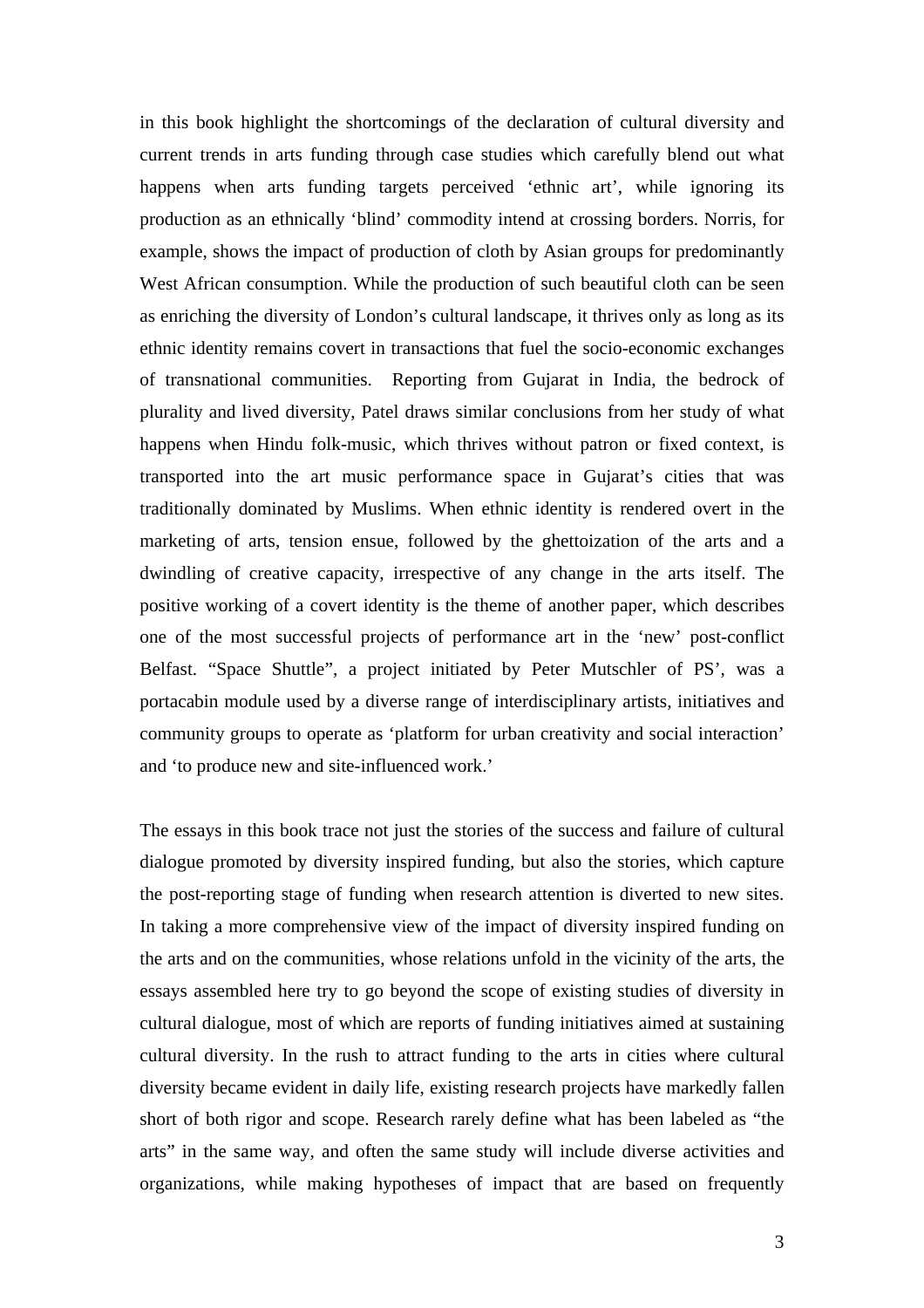contradictory and unexamined assumptions of what constitutes the 'social' basis of cultural diversity and what constitutes a measure of arts impact (Guetzkow 2002; Jermyn & Desai 2001; Jermyn 2001). It is striking to note how quickly research sidestepped the question whether the arts indeed have a beneficial impact, and turned the question of its comparable impact in relation to other competing programs such as sports or education. While paying lip-service to such a comparison, research has so far to produce data in support of such a comparison., nor have economic impact studies of the arts been systematically compared across social contexts (Breschi & Malerba 2001; Guetzkow 2002). In short, one cannot help but describe current research on the arts which is carried out in the spirit of sustaining 'diversity in dialogue' as unregulated and based on under theorized hypotheses and ill-defined variables subjected to one-sided methodologies is an understatement.

The recommendation by the Arts Council of England in its *Cultural Diversity Action Plan* (Arts Council of England 1998) that is currently being implemented is that arts funding should address barriers to equity by concentrating on four key principles: diversity; advocacy; access; and development. Eighteen policy action teams were created to forward work in key policy areas such as the arts and sports, designed to engage people in poor neighborhoods, particularly those who may feel excluded, such as disaffected young people and people from ethnic minorities to "connect with the mainstream" and thus to regenerate communities by "valuing diversity". By projecting access to the mainstream via attending arts events and institutions as a 'good thing', research has focused on a range of practical and psychological 'barriers' to improve access, measured in terms of attendance (Jermyn 2001; Jermyn & Desai 2000). This emphasis on 'barriers' has diverted attention away from what people actually do there when participating in arts events or institutions and how it effects their life both in the short and the long term. De Fillippis (2001) and Cameron and Coaffee (Cameron & Coaffee 2004) give an even more damning picture of the selffulfilling prophecy of funding devoted to the improved impact of arts on social capital which does not create advances for the community, but for the few in charge of investment capital who control the regeneration of communities. The ability of most of these community-based organizations to generate long-term economic growth for their communities has emerged as being rather limited (Lenz 1988; Stoecker 1997), "simply creating community-based organizations in inner city neighborhoods does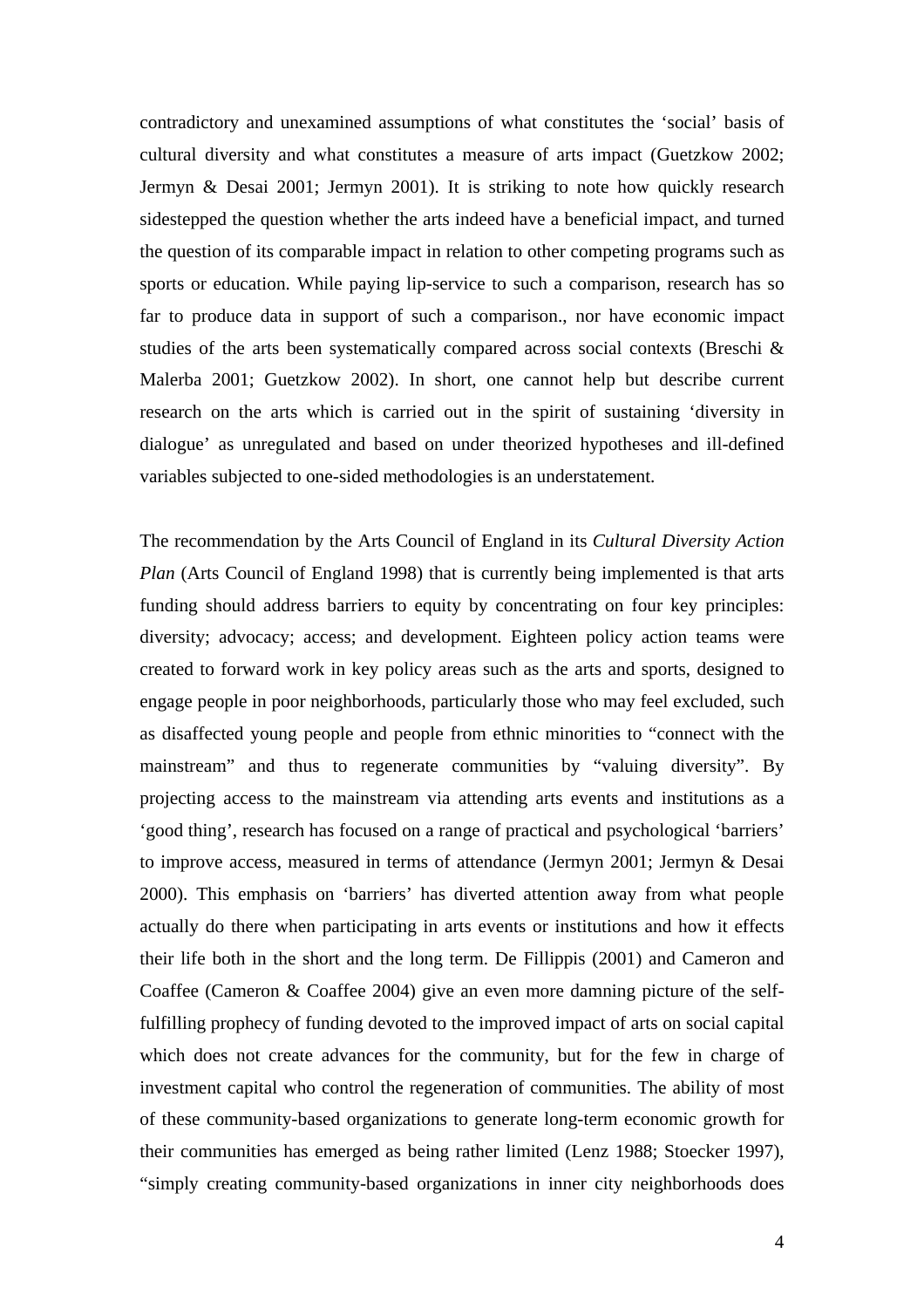not, by itself, generate economic prosperity or even economic security for the residents." (DeFillippis 2001: 797).Guetzkow (2002), citing Zukin's study of New York's arts community as a key correlate of residential gentrification (Zukin 1989), argues that the artist is implicitly presented in arts development studies as a stalking horse for the needs of investment capital to revalorize neighborhoods. They point out that beyond the generalizing category of arts at play in funding reports, assumptions on the role of the individual artist prevail in cultural analyses, which take such creativity as exemplifying an important agent of gentrification processes. Far from reconnecting diverse populations to the mainstream, such funding leads in the second stage of capital development to the exclusion and actual displacement of the original carriers of creativity.

Jonathan Burnett (Burnett 2004) takes this cynical assessment of funding policies in the arts that are based on notions of diversity and social capital a step further. In his *Community, Cohesion and State*, he reviews the impact of the then Home Secretary David Blunkett's advocating of 'active citizenship' programs as a 'fundamental factor in the establishment of collective freedom' (2004: 1). For in its coupling with social capital and community cohesion as a desired outcome of its development, the concept of diversity promotes, through stereotyping, the belief that there *is* a cultural 'otherness' intrinsic to communities and that this factor is potentially problematic – itself a means of marginalizing, isolating and segregating such communities as latent potential source of criminality and unrest (Burnett 2004: 5). The assumption of the factuality of diversity, as measurable social entity, makes policies set up in the spirit of sustainability into an instrument of social control and community cohesion, abandoning any attempt to recognize cultural diversity as a legitimate *social benefit* in its own right. The very concept of community cohesion at the heart of current diversity regulation thus "became incorporated within a political circle of exclusion, segregation, and control (Burnett 2004:9).

Critical academic revision of the impact of social capital thinking upon the perception of diversity has pointed out that it is based on a simple error, one which is fundamental to Putnam's research which was based on an assumed link between associational life, high social trust and better government. The error was to adopt uncritically Putnam's (2000) assessment of weak, for diverse, ties transmuting into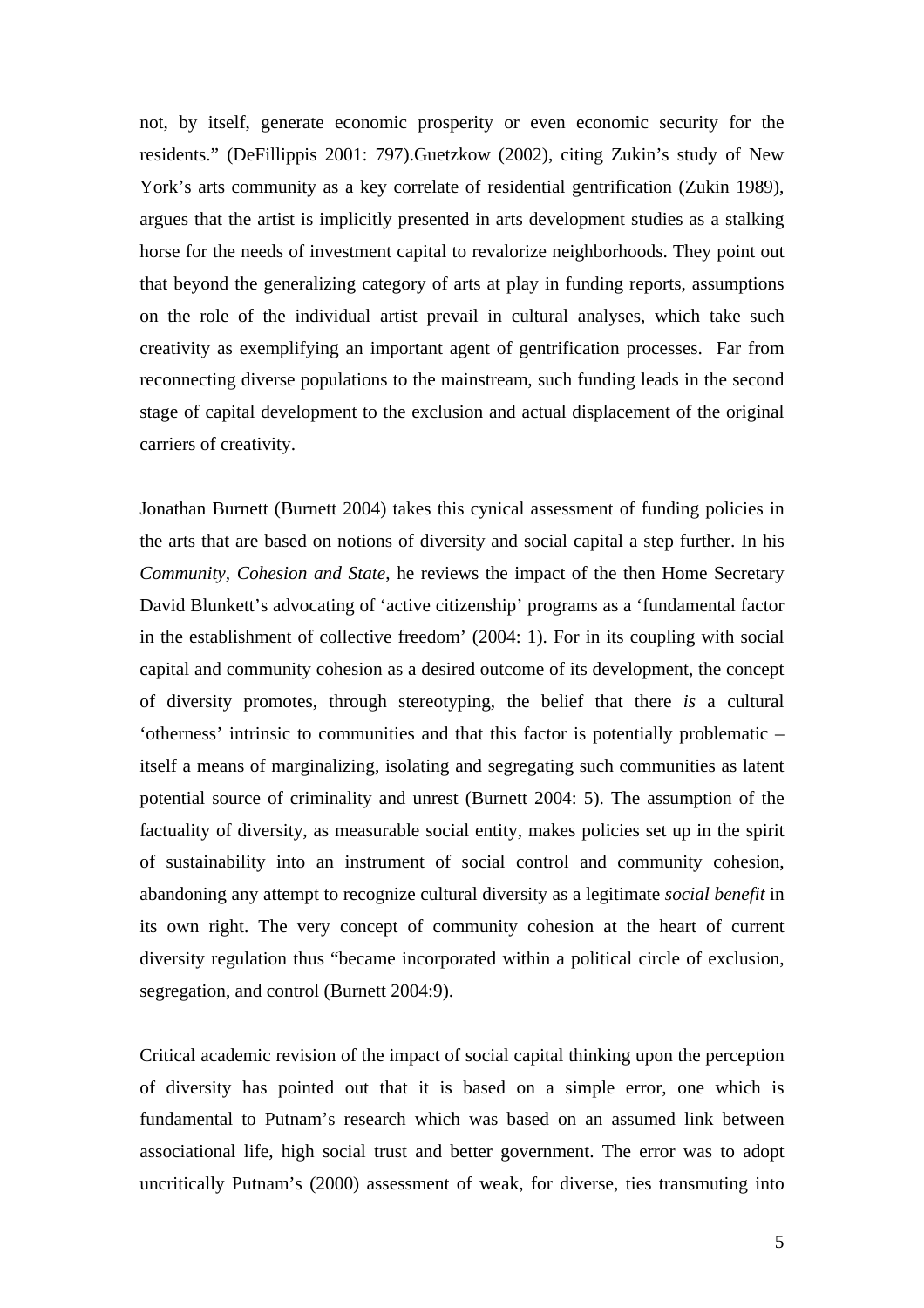mobility opportunities through individual entrepreneurship which was based on his interpretation of earlier work by Granovetter's (1973), *The Strength of Weak Ties.* The problem in inner cities where diversity in the form of 'weak ties' is presumed to prevail is according to DeFillippis (2001:797), "not that there is a lack of trust-based social networks and support, but rather that these networks and support are unable to generate capital." Thus, social capital already exists in the positive reading of diversity and does not need to be developed at all; yet what needs to be understood is why it fails to achieve economic success, security and sustainability beneficial to the whole of the community.

How can one escape this doubleness inherent in the notion of diversity, seen as positive creative impulse ultimately only to be utilized by investment brokers who then get rid of diversity, and conversely seen as negative social factor to be suppressed and brought into the mainstream? Clearly, for cities to become centers of creativity and innovation turning them into the playground for the mainstream, corporate funding is unlikely to achieve a sustainable result. Research into the cultural dialogue through art has the responsibility of turning this tide by asking questions that investigate what diversity does to creativity and innovation, how it affects what people do with and through the arts in its many material manifestations.

In comparison to existing research trends, a number of the studies presented in this book have examined what happens when diversity regulation is taken consciously into consideration in the production of culture. Perhaps surprisingly, they unanimously report of tensions in the face of suggestions that culture should be shared, and of responses that include the shifting of center of creativity away from the influence of funding that is extended in support of diversity. Funding support for certain 'ethnic' cultural and artistic initiatives have led to tagging such activities and highlighted the ethnic dimensions of artistic production. Such institutionalization of the ethnic arts as a result of formalized funding has made an abrupt closure to the creative dimensions of this cultural production. Norris explained the deterioration of levels of attraction to the Asian cloth market following the implementation of funding which aimed to revitalize this part of London. Similarly, Kürti explained the efforts in the Hungarian media to highlight the discrimination cases against the Romany population. Such efforts have highlighted the ethnic profiling of this group and led to adverse results.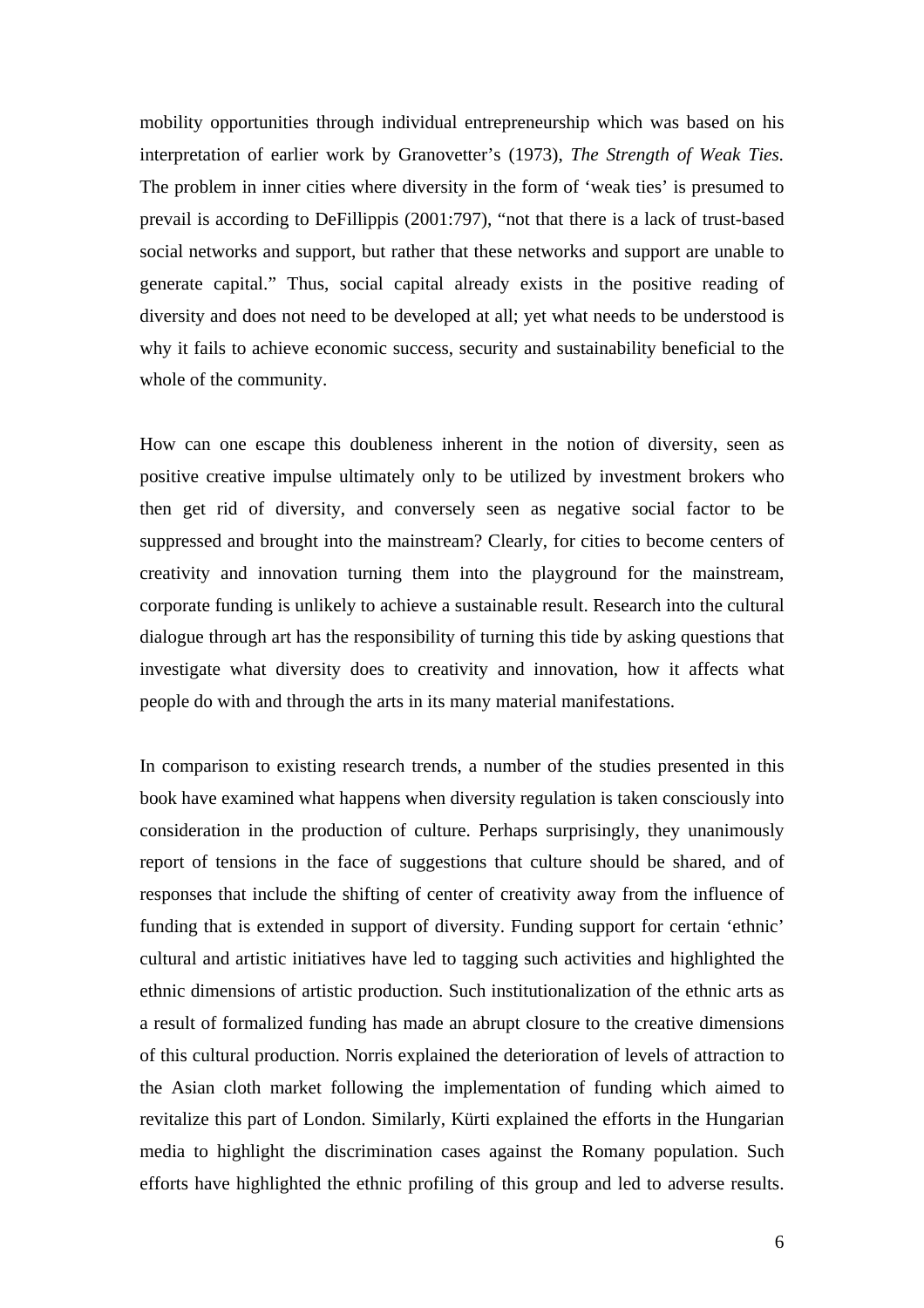Elkadi, on the other hand, showed how an initiative based on economic and contemporary practice in architecture in the  $19<sup>th</sup>$  Century, rather than ethnic practices of this time in Northern Ireland, has led to rather successful outcome of a shared identity. Rather shockingly, a picture emerges of a ghettoisation of Arts in the Western World in the face of current diversity led funding policy, as creative resources and centers of excellence fail to thrive on the attention that economic and cultural policy is directing to them. Perhaps the most thought provoking paper in this volume is based on a study of cultural production in India, where living in the spirit of plurality is a reality of daily life, but where cultural production is owned and regulated from multiple, mutually exclusive and individuated standpoints. What, we are forced to ask, has happened to creativity in Europe under the auspices of a concept of plurality, which at face value appears to comply with the Indian ideal? However, the ethnicization of the production of arts is not the only concern in this book. The framework in which arts and architecture is produced is also critically explored in this book. The emphasis on property rights and legal frameworks have been steadily extended to arts and culture. This explains the emphasis on tangible rather than intangible heritage in the realm of cultural diversity.

Research into the arts and arts organizations has in general accepted the premise that *tangible* cultural heritage, that is, that all expressions of creativity brought under copyright law, reflect social categories of identity that exist in the form of neighborhoods or communities whose diversity can be mapped. Taking tangible cultural heritage as a given social fact, working definitions of diversity that are implicit in studies of the role of the arts in cultural dialogue are falling victim to a distinction operating in intellectual property law which devalues the plural dynamic implicit in *intangible* cultural heritage by restricting the flow of its expressions to state regulated networks and organizations. This point is taken up in Suzanna Chan's and Mia Laim Herms essay on Belfast art practitioners, from Beuys to Spaceshuttle, who chose NOT to favor tangible heritage, but moved the material manifestations around the city by in fact rendering them as intangible as possible, concentrating instead on relationships that emerge between individuals and sites of artistic intervention.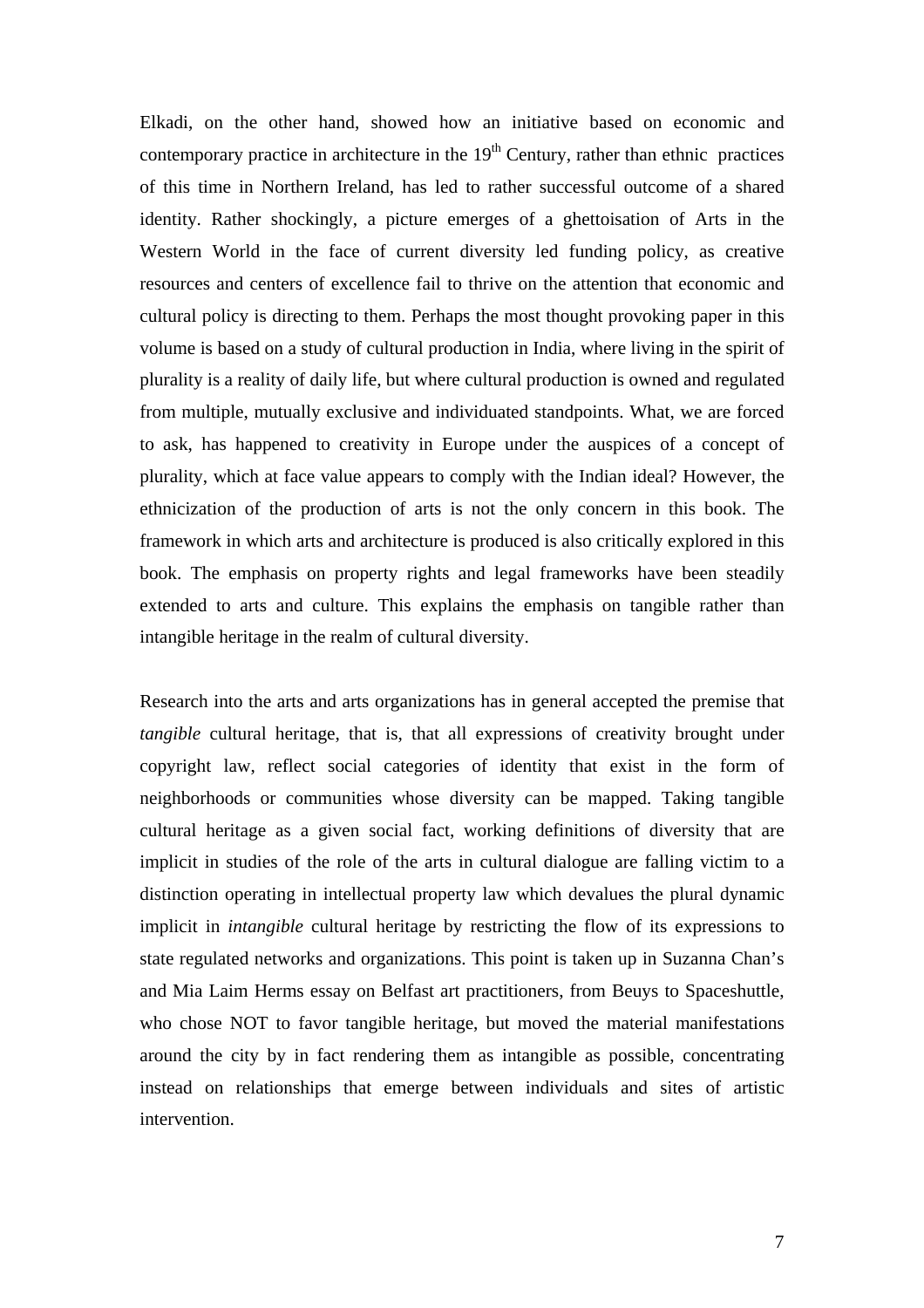As new communication technologies and the rising economic significance of creative knowledge lead to a growing resistance to intellectual property law, new research into the role of the arts in cultural dialogue has had to adopt a dynamic approach that observes how diverse knowledge technologies and concepts of materiality and agency are owned and exchanged against a background imposed by diversity regulations (Halbert 2005). The papers in this collection thus take the discrete materialities of architecture, clothing, public art, and music as both generic as well as contextually defined variables whose interrelation with processes of diversity construction can be observed and compared.

Diversity construction clearly also involves social interaction and building social networks. Research and literature in this area is prolific, but has in the main been conducted in the spirit of a notion of 'social capital', which to date provides the rational for support of the arts in deprived as well as marginalized communities. The projection of 'social capital' regeneration through arts participation enables councils to built up a portfolio a credible criteria for local communities, to construct a research framework that project possible outcomes, and thus to legitimate funding. Such submission to the relevance of social capital, and its widespread acceptance, has led to an explosion of reports in this area of cultural dialogue through arts.

#### **Cultural Dialogue through Arts**

The social impact of the arts has been the subject matter of a number of studies and commissioned reports since the early 1980s. Social networking has been heralded as the solution for all kinds of problems ranging from the *personal* (improving student discipline and performance in schools) (Fiske 1999; Remer 1990), the improvement of individual well-being (Balkien 2000; Ball & Keating 2002; Turner & Senior 2000), to the *communal* which perhaps interest us most in this book, yet of which there are only less than a handful that can be considered to be useful. Notable is a remark by Guetzkow that most studies, with the exception of economic impact studies, focus 'on the benefits that accrue to individuals and organizations involved in the arts, rather than the direct impact of the arts on a community as such' (2002:5). One exception is Stern (Stern 1999; Stern 2001) who demonstrates that a greater concentration of arts organizations in a neighborhood leads to longer-lasting ethnic and economic diversity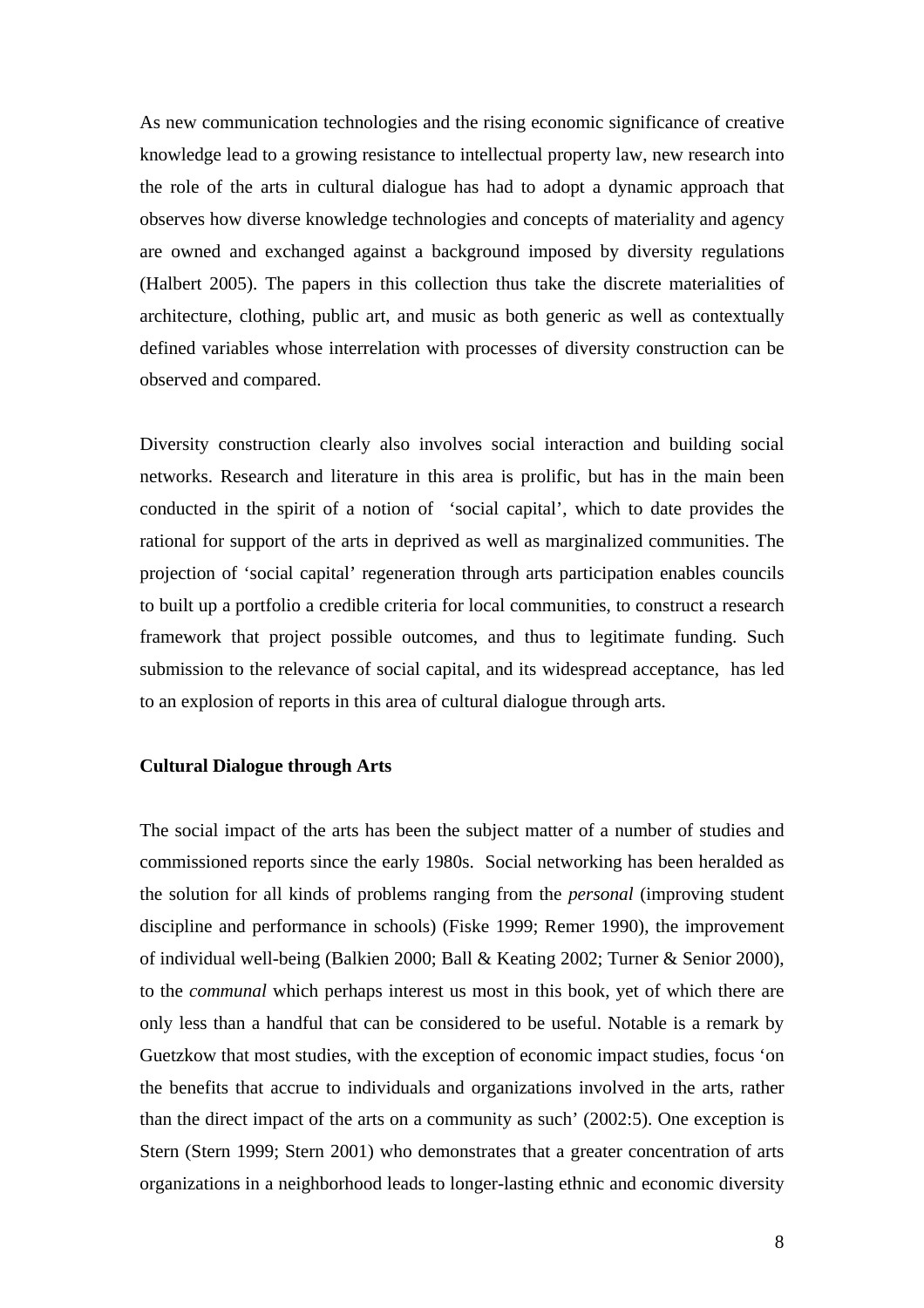in that neighborhood. Economic impact studies have further pointed out that the arts revitalize neighborhoods and promote economic prosperity (Costello 1998; SCDCAC 2001; Stanziola 1999; Walesh & Henton 2001). Others have argued that the arts provide a catalyst for the creation of social capital and the attainment of important community goals, leaving, however, the nature of community vague and the factor of diversity unspecified, while also failing to distinguish between nature of short and long term impact (Goss 2006; Matarasso 1997; Williams 1995).

Perhaps no other argument has been as widely used by reports on the role of the arts as that it is instrumental in creating the *social capital* necessary for community development. The idea of social capital appears to have received added currency in reports commissioned by arts councils and government organizations since Robert Putnam's influential definition that "social capital refers to connections among individuals – social networks and the norms of reciprocity and trustworthiness that arise from them" which may facilitate coordination and cooperation for mutual benefit (Putnam 1993a; Putnam 1993b; Putnam 2000). It is unlikely that stressing the notion of 'the other' through ethnicisation of activities would lead to such an objective. As DeFillippis points out "social capital is an 'elastic term' with a variety of meanings" (DeFilippis 2001; Moore Lappe & Du Bois 1997), but its slipperiness, defining different sets of actions, outcome and relationships as social capital, may not be the only reason to reassess studies which have used this term with care. In fact, it is rather Putnam's arguments of what social capital does, which, DeFillippis argues, "are deeply flawed and have little or no theoretical support", focusing on individual achievement or the lack of it while ignoring earlier groundbreaking work on the intrinsic relation between social relationships and economic capital (2001: 782-783; (Loury 1977) and to a much clearer extent Bourdieu (Bourdieu 1984; Bourdieu 1985).

Two key components of earlier work on this topic by Pierre Bourdieu have been lost in Putnam's discussion of social capital. *First*, that the production and reproduction of capital is a process that is inherently about power. In this sense, property laws and legislation play a major role in these processes. Tangible rather than intangible cultural activities can therefore be much more valued in the networks of social capital. The intangible culture in Northern Ireland described by Elkadi was key to the success of the textile industry that united the two communities and provided a shared identity.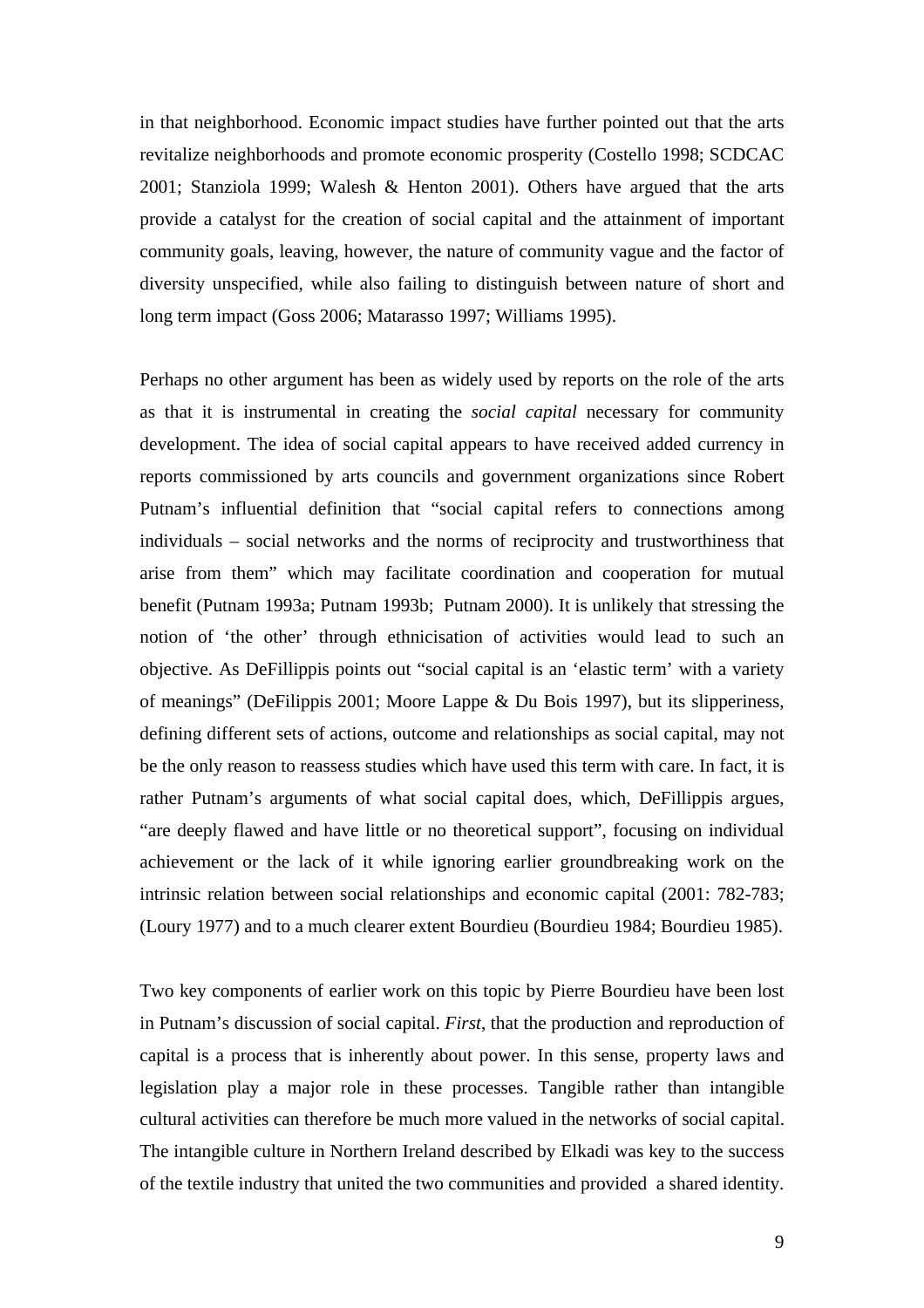On the other hand, Norris's paper shows that when a particular ethnic group provided cultural goods to another solely on material medium, the results were less than favorable as the two communities remained in 'parallel' spheres. *Second*, since Bourdieu's interest is in the social production of classes, he distinguishes between the social networks that an individual is embedded in, and out of which social capital emerges, and the outcomes of those relationships. That is, social networks should *not*  simply be equated to the products of those relationships, for doing so "would render invisible social networks that might be very dense, but nonetheless unable to generate resources, because of lack of access" (DeFillippis 2001:784). This was clearly displayed in Kürti's essay which shows that the intensity and 'density' of social networks among the Romany population was completely overlooked by the media in their ethnic representation. Such invisible social networks are not valued in the economic and social terms of 'social capital' model.

In the context of creativity and cultural production, De Fillippis (2001) offers an excellent analysis of the transformation in the definition of social capital at work in Putnam's model and its profound impact on the funding of community developments by national and international organizations. Social capital has become, for many international organizations such as the World Bank, something of a wonder drug" in the debate over poor neighborhoods and the ills of society (Chupp 1999). It seems that Putnam's model, with its emphasis on the material output, has transformed social capital from an intangible resource that is earned by individuals to commodities that are *possessed* (or not possessed – i.e. lacking) by either individuals or groups of people in regions, communities, cities, countries or continents. Putnam also conflates social capital with civil society of which the principal agents of social capital creation are voluntary organizations, driven by individuals, whose participation is consequently one of the chief targets of measurement in reports on arts development. Voluntary organizations such as Bowling Leagues, PTA's (Parent Teacher Associations), church groups and trade unions are shown to be theoretically, morally and politically comparable as articulations of 'civic virtue' which do not just promote and support democratic institutions of government, but can generate and sustain economic growth. Such organizations however rarely attract individuals/communities, who are defined as 'the other' and who have different objectives and live in a parallel dimension.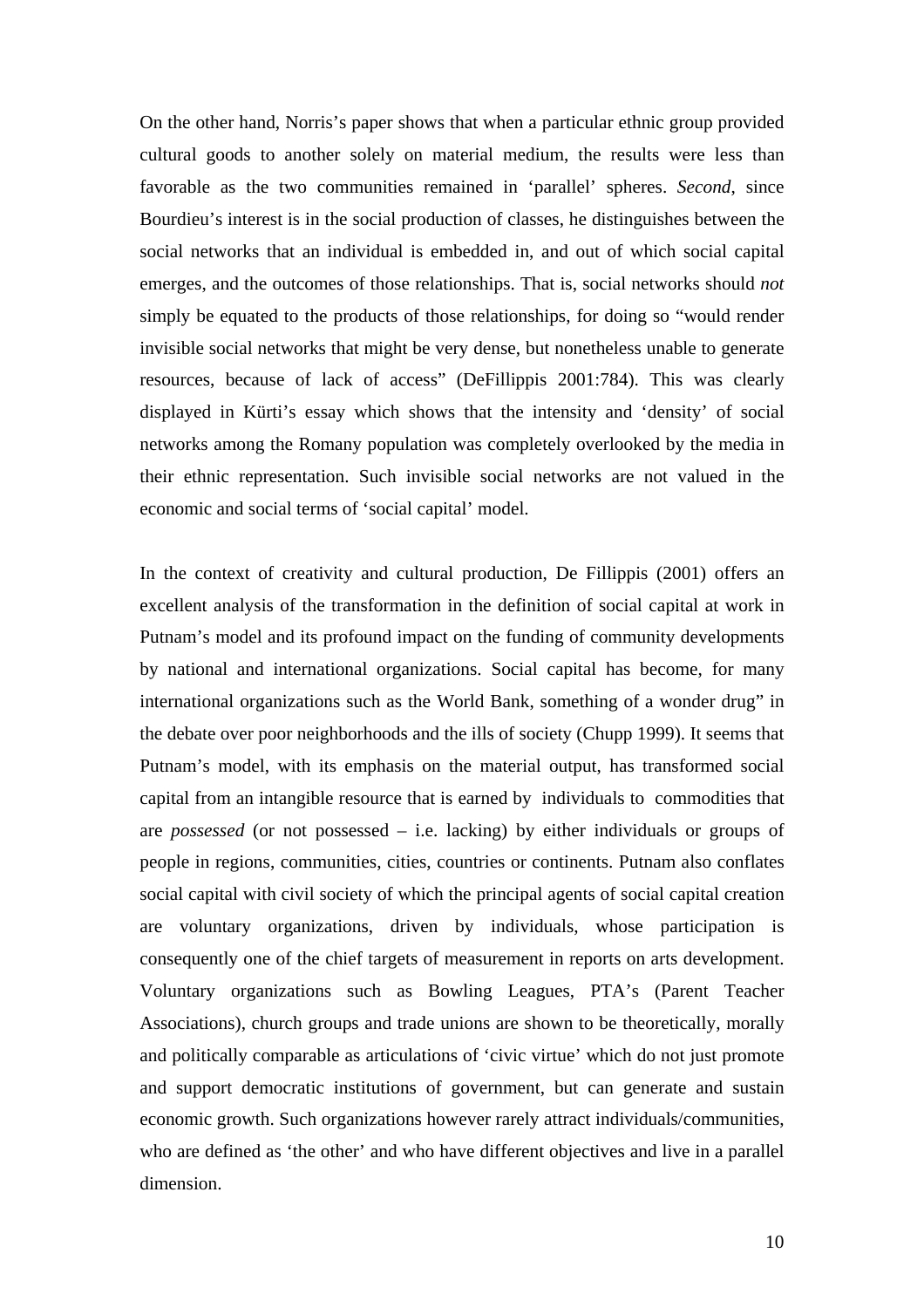Putnam's advertising of the wonder drug of social capital led to an explosion of research and practices which invoked his views as axiomatic of a measurable approach to the design and evaluation of community based funding (Office for National Statistics 2001) despite profound criticism of the concept as gender blind, ethnocentric, and based on secondary datasets not primarily established for social capital (Davies 2001; Sixsmith et al. 2001). Putnam's recent and primary ethnographic study of *Bowling Alone* (2000) acknowledges what others have already pointed up as the *tyranny of social capital*, leading to the exclusion of outsiders, to a restriction of individual freedom and a downward leveling of norms as group solidarity is cemented by a common experience of adversity and opposition to mainstream society (Halpern 1999 ; Portes 1998). Yet perhaps most importantly for us, his methodology merely measures the changing social network patterns, rather than analyzing a decreasing pattern of membership in particular communities. This shortfall in Putnam's model has not been picked up on by research on the impact of the arts, which has so far merely measured 'success' and not the failure of projects (Guetzkow 2002). This criticism is developed in Simic's review of performance art experimentation, which traces the long-term impact of projects that would on all counts have been considered failures from a short-term perspective. She shows how the memory of performance arts projects is carried forward in artists' future projections of both their own and other's previous work as material to be work upon, to be improved and to be transformed to fit new contexts and desired impact. While the impact of any one performance may be negligible or even negative, the impact should be measured in the cumulative effect of successive experimentation, which registers itself first and foremost in the enhanced understanding, and which the artists themselves possess who come to recognize the nature and importance of their work over time.

Elkadi shows that manifestation of production of a shared identity can be visualized in public places. The essay explains that place cannot be objectivized in the way assumed by Putnam's model. Elkadi has built his criticism on Murtagh (skeptical views on the limitations of Social Capital approach within the complex and sensitized Northern Irish context where social trust precedes any other factors in constructing meaningful shared public places.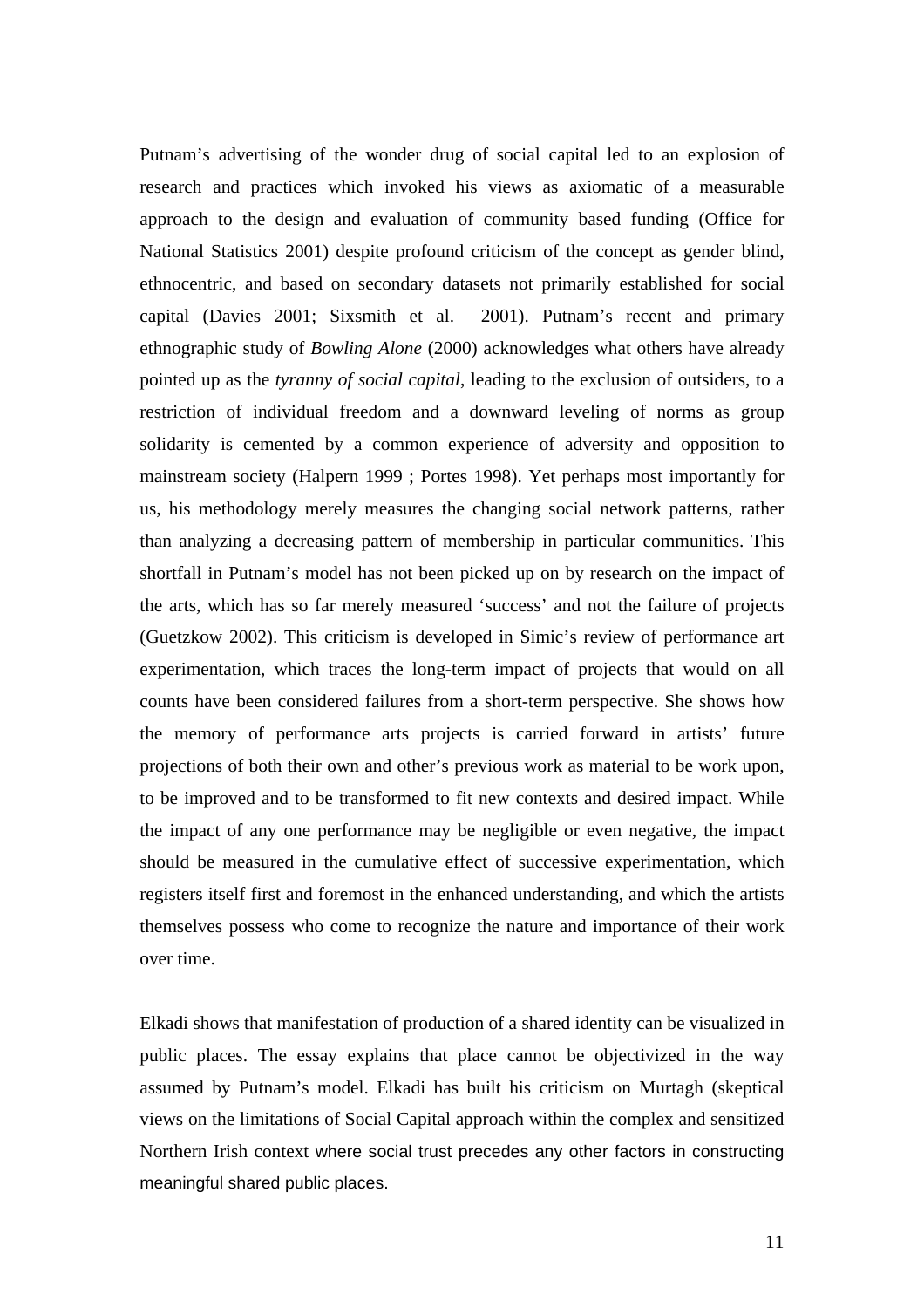Measuring social trust, the core of Putnam's approach has since been criticized as unreliable; not just because statistical surveys are anything but objective accounts, but also as the model does not take into consideration the interpretations of concepts such as trust or even participation. that the methods of asking questions of individuals and aggregating their replies, as if collective social capital is the sum of individual social capital, is simply erroneous (Baron et al. 2000; Baron et al. Baron et al. 2006; Office for National Statistics 2001; Portes & Landolt 1996).

Jermyn and Desai (2000) explained that a recent report on the impact of arts funding recommendations in Britain, which broadly follow Putnam's definition of social capital, has given us a picture of policies that are based on one-sided and ethnocentric research whose failures are particularly apparent in relation to policies directed at ethnic minorities and the arts. Diversity indicators are shown to use concepts of identity and ethnicity irrespective of the complexity of those terms in contemporary Britain which has been well described in academic literature ((Blanco 1998) in Jermyn & Desai 2000).

#### Conclusion

The research described in the essays that are assembled in this book reaches in significant ways beyond existing work carried out in the field of cultural dialogue and the management of diversity. Firstly, it directs attention to the so far neglected aftermath of the implementation of diversity regulation and of funding directed to communities to enhance diversity and to support integration. It seeks to document and describe what happens to expressions of creativity and to the consumption of the arts when ethnicity is marked as a major axiom of funding activities at the community level. While filling a gap in existing research, the work captured in this book also directs attention to long-term effects of diversity regulation upon the production of the arts. By tracing such an impact upon the production of arts as diverse as music, performance, fashion, architecture and media, the essays present us with novel data from which we can derive novel hypotheses about the conditions under which centers of creativity can thrive in a world where diversity is subject to regulation, and where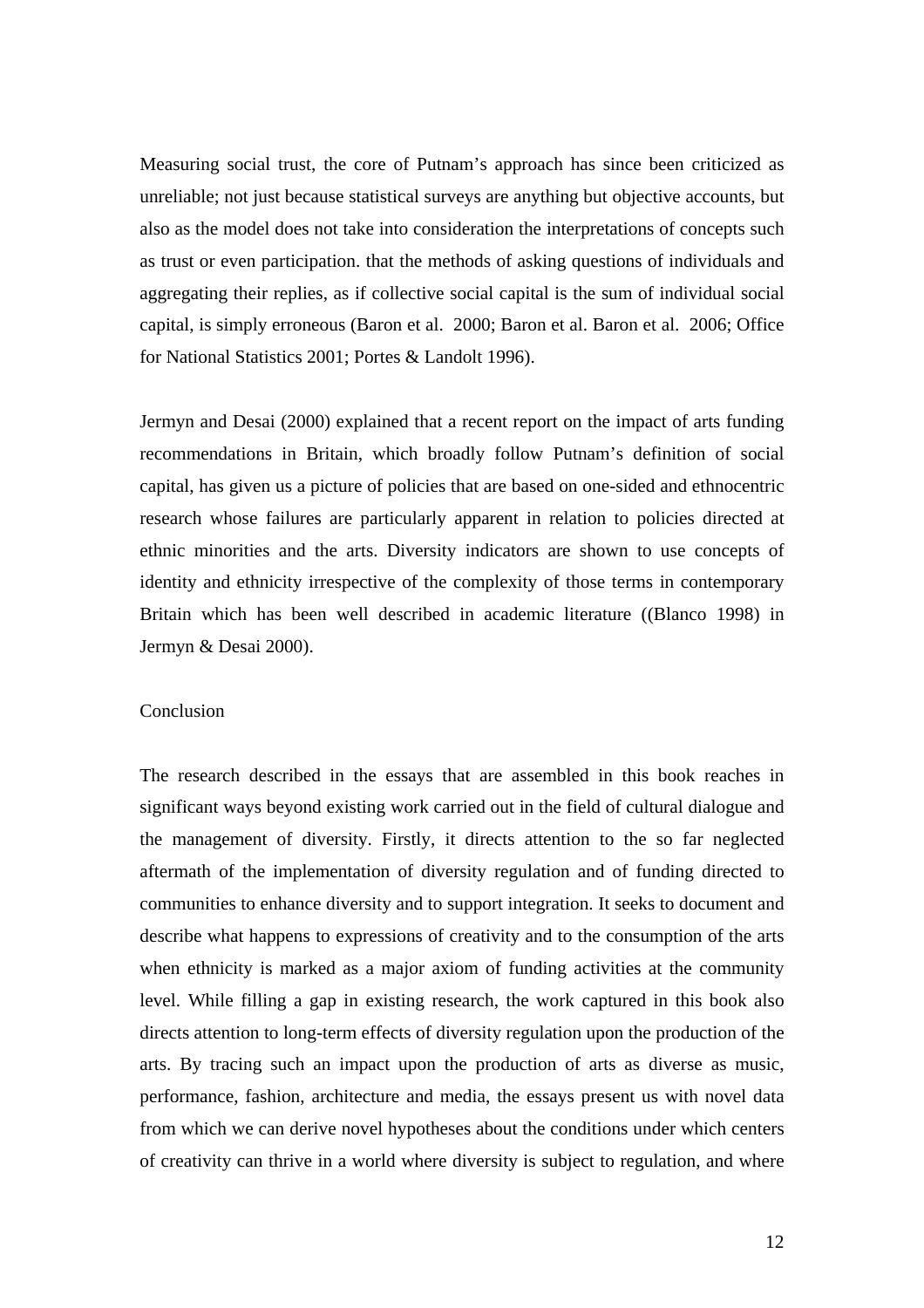identity is captured in ethnic terms. Methodologically, the essays are paving the path for more integrated and networked research across Europe and beyond, with its tightly controlled comparison of the production of the arts across diverse communities in Europe and in India, where the guiding concept of plurality allows us to discern issues inherent in the sustainability of diversity that we are only just beginning to realize in Europe.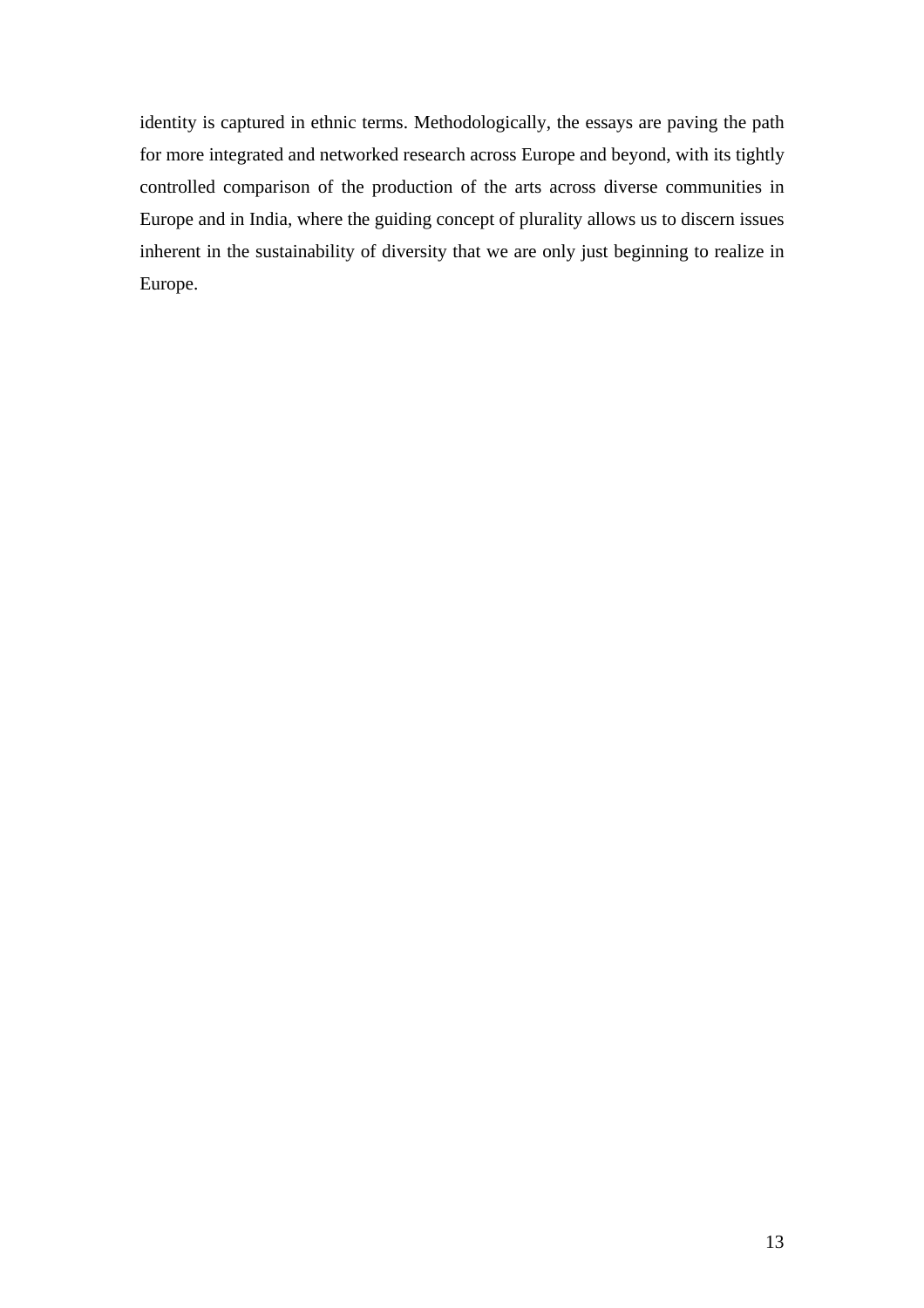Bibliography

Arts Council of England.1998. *Cultural Diversity Action Plan*. London: Arts Council of England.

Ball, S. & Keating, C. 2002. *Researching for Arts and Health's Sake*. Wellington, New Zealand.: 2nd Conference on Cultural Policy Research.

Baron, S, Field, J., and Schuller, T (Ed). 2000. *Social Capital: Critical Perspectives*. Oxford: Oxford University Press.

Barthes, R.1985. *The Fashion System*. London: Cape.

Bennett, Andy and Khan-Harris, Keith (Ed). 2004. *After Subculture: Critical Studies in Contemporary Youth Culture*. Basingstoke, New York: Palgrave Macmillan.

Blanco, R. 1998. *No Difference, No Future: Action for Cultural Diversity in Greater Manchester.* Manchester: North West Arts Board and Association of Greater Manchester Authorities.

Bourdieu, P.1984. *Distinction*. London: Routledge and Kegan Paul.

Bourdieu, P. 1985. *The Forms of Capital*. New York: Greenwood.

Burnett, J. 2004. *Community cohesion and the state*.

Cameron, S. & Coaffee, J. 2004. *Art, Gentrification and Regeneration - from Artist as Pioneer to Public Arts.* Newcastle: University of Newcastle: Global Urban Research Unit.

Chupp, M.1999. *Investing in People through Place: The Role of Social Capital in Transforming Neighborhoods. A Literature REview of Social Capital and Neighborhod*. Cleveland: Cleveland State University, Levine college of Urban Affairs.

Costello, D. J. 1998. *The Economic and Social Impact of the Arts on Urban and Community Development*.

Davies, A. 2001. *But we knew that already! - A study into the relationship between social capital and volunteering*. Sheffield: Conference paper, Home Start.

DeFilippis Jackson, J. 2001. *The Myth of Social Capital in Community Development*.

EUROPA. 2006. *Education and Training - What is Socrates/Erasmus?* http://www.eu.int/comm/education/programmes/socrates/erasmus/what\_en.html

Fiske, E. B.1999. *Champions of Change: the impact of the arts on learning*. Washington, DC: Arts Education Partnership President's Commitee on the Arts and Humanities.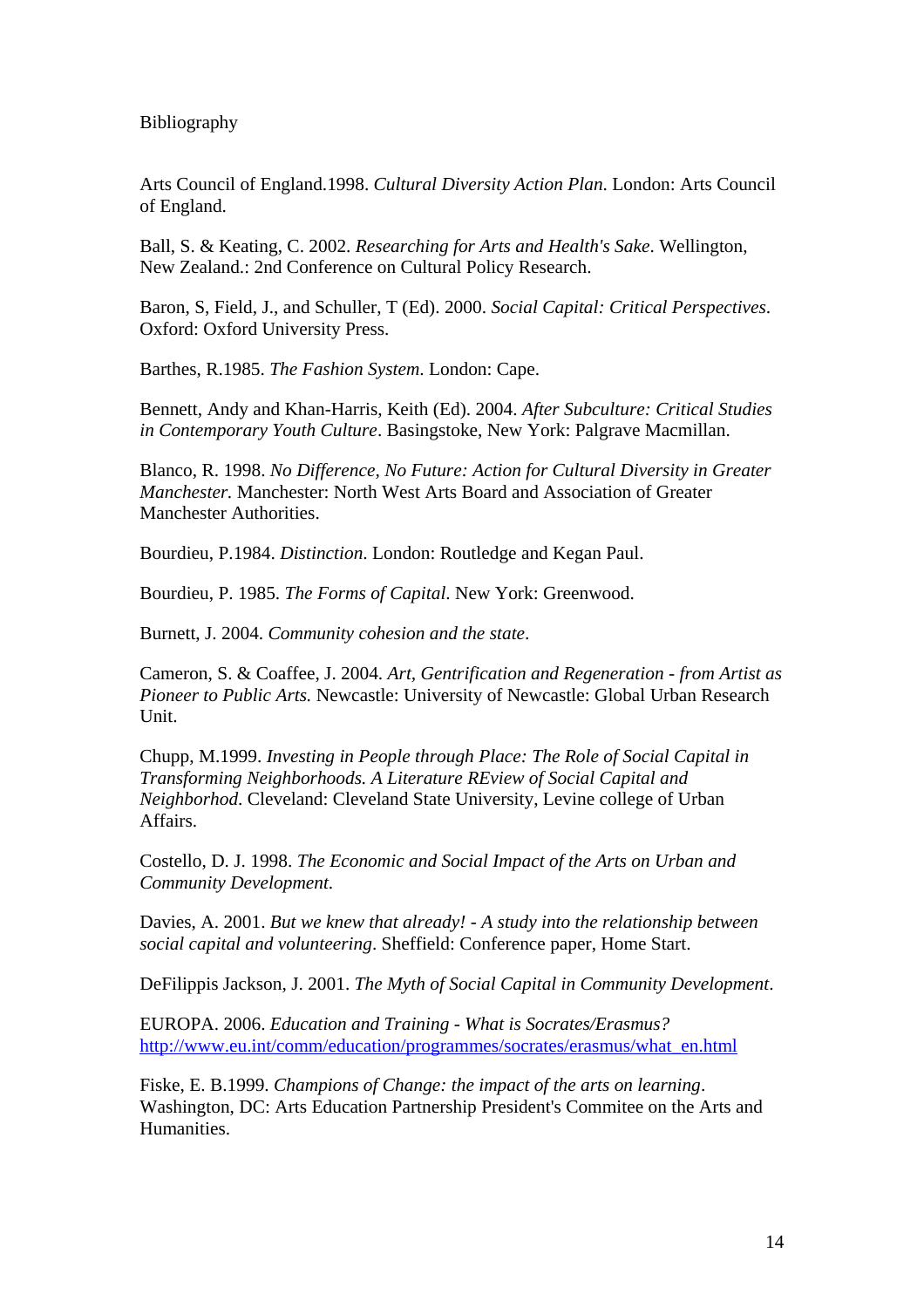Goss, K.2006. *Bettertogther: the report of the Seguaro Seminar on Civic Engagement in America*. Cambridge, MA: Saguaro Seminar on Civic Engagement in America, John F. Kennedy School of Government, Harvard University.

Granovetter, M. 1973. *The Strength of Weak Ties*.

Guetzkow, J. 2002. *How the Arts Impact on Communities: An introduction to the Literature on Arts Impact Studies.* Centre for Arts and Cultural Policy Studies.

Halbert, D.2005. *Resisting Intellectual Property*. London: Routledge.

Halpern, D. 1999. *Social Capital: the new golden goose*. Faculty of Social and Political Sciences, Cambridge University. Unpublished Review.

Jermyn, H. 2001. *The Arts and Social Exclusion: a review prepared for the Arts Council of England.* London: Arts Council England.

Jermyn, H. & Desai, P. 2001. *Arts - What's in a Word? Ethnic Minorities and the Arts.* London: Report for the Arts Council of England.

Jermyn, H. & Desai, P. 2000. *Arts - What's in a Word? Ethnic Minorities and the Arts.* London: Report for the Arts Council of England.

Loury, G. 1977. *A Dynamic theory of Racial Income Differences.* Lexington, MA.: Heath.

Matarasso, F.1997. *Use or Ornament?: the social impact of participation in the Arts*. Stroud, Glos.: Comedia.

Moore Lappe, F. & Du Bois, P. M. 1997. *Building Social Capital without Looking Backward*.

Office for National Statistics. 2001. *Social Capital: A Review of the Literature*. London: Social Analysis and Reporting Division, Office for National Statistics.

Portes, A. 1998. *Social Capital: Its Origins and Applications in Modern Sociology*.

Portes, A. & Landolt, P. 1996. *The downside of social capital*.

Putnam, R.1993a. *Making Democracy Work: Civic Traditions in Modern Italy*. Princeton, NJ: Princeton University Press.

Putnam, R. 1993b. *The Prosperous Community: Social Capital and Public Life*.

Putnam, R.2000. *Bowling Alone: The Collapse and Revival of American Community.* New York: Simon & Schuster.

Remer, J.1990. *Changing Schools Through the Arts: How to Build on the Power of an Idea*. New York: ACA Books.

SCDCAC. 2001. *The Arts and Culture in San Diego: economic impact report 2000*. San Diego, Calif.: City of San Diego Commission for Arts and Clture.